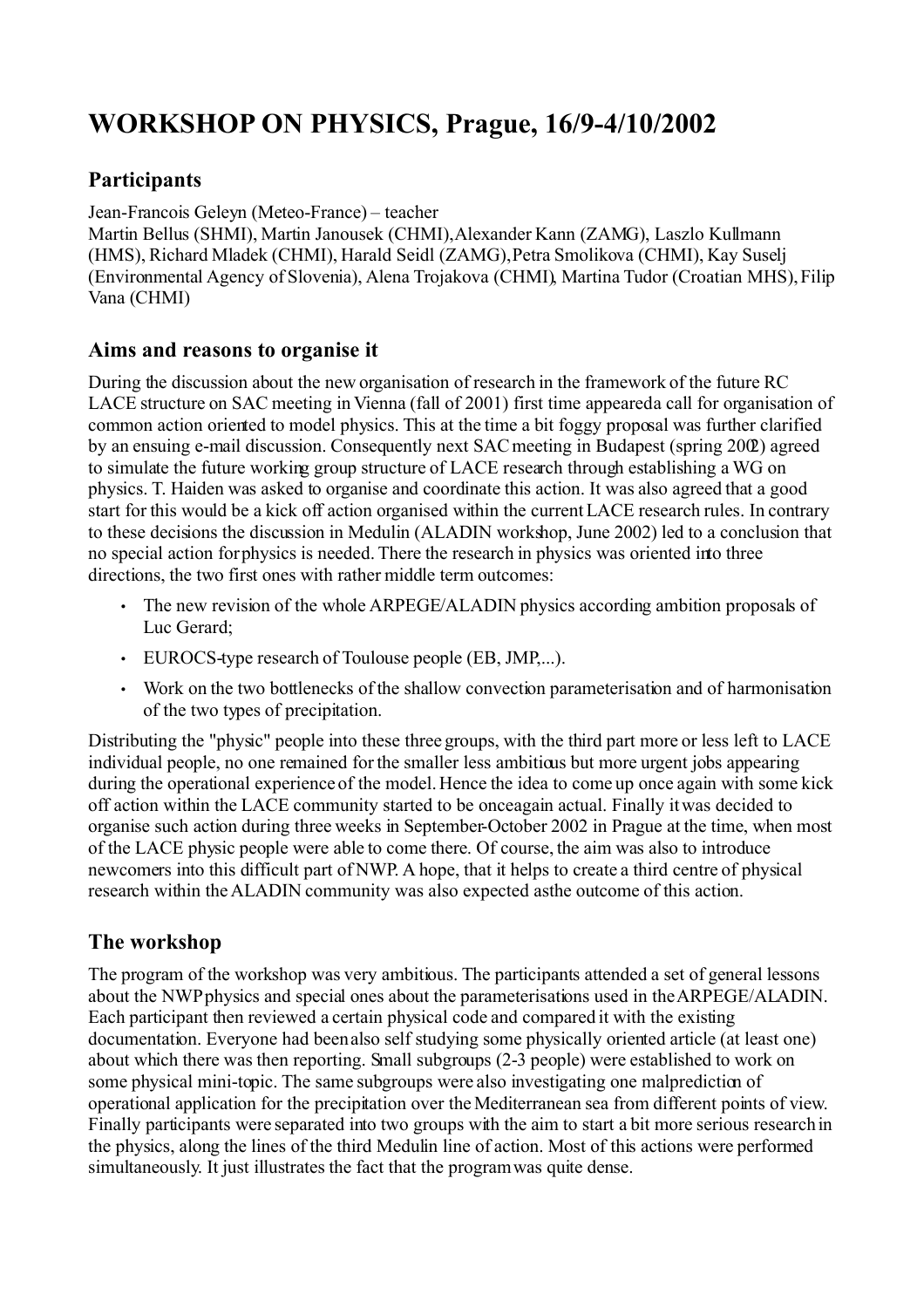# **Conclusion**

Mainly due to many different tasks for every participant and necessity for work in parallel, the most ambitious work (the research action in two groups) have not brought expected effect. Since everybody was quite overloaded by other duties, the common work was covered with lesser priorities. This on the other hand nicely demonstrates, that common work is impossible once the engaged people have other duties (which is the case for most of the people being home in their services). Since most probably to have a group of people fully devoted only to research is just a dream, at least there should be some leading person of the particular research topic, with not many other duties and some power over the other engaged people to keep them working within the group. As the scientific conclusion both groups independently demonstrated that implementation of the internal downdraft in the cloud is the very hot topic for the current ARPEGE/ALADIN physics. This logically raises the need for some action to cure this weakness. Three possibilities were proposed during the final debriefing:

- 1. Let this topic for someone going to work on physics.
- 2. To work further on this topic at home as a group (keep in touch, exchanging ideas, distributing work...).
- 3. To organise another action like this in near future.

The point 1. is most probably the solution of this outcome (Doina Banciu will most probably do it during her stay in Toulouse), but this is far from some common research action which was one of the aims when organising this workshop. Thus it was not the intention to end in such solution. The point 2. is under the framework of the current LACE research structure too idealistic and thus impossible. At least until some leader with more power to activate the others would be established. (Of course a mechanism allowing the other researchers to participate to a common action is also a need.) The last point 3. is also not possible before the new LACE research rules will be defined. Moreover even when the proposed research structure of WG will allow similar actions, to organise such workshop requires some administrative planning strategy which is not enough flexible to solve physical problems completely.

| Area of research                   | Main topics  | Actions                                                                                                                                                                                                          |
|------------------------------------|--------------|------------------------------------------------------------------------------------------------------------------------------------------------------------------------------------------------------------------|
| Use of new prognostic<br>variables | Convection   | Investigating problems in the triggering of<br>convection<br>Analysis of the closure and hysteresis problem                                                                                                      |
|                                    | Microphysics | Introduction of a semi-complex microphysics<br>Interface with convection                                                                                                                                         |
|                                    |              | <b>TKE</b> scheme<br>$PBL + low$ level clouds Link between top of PBL fluxes and cyclogenetic<br>activity<br>Shallow convection<br>PBL-height dependent mixing lengths<br>Tuning of the anti-fibrillation scheme |
|                                    | Radiation    | Refinement of optical depths<br>Developement of an intermediate scheme                                                                                                                                           |